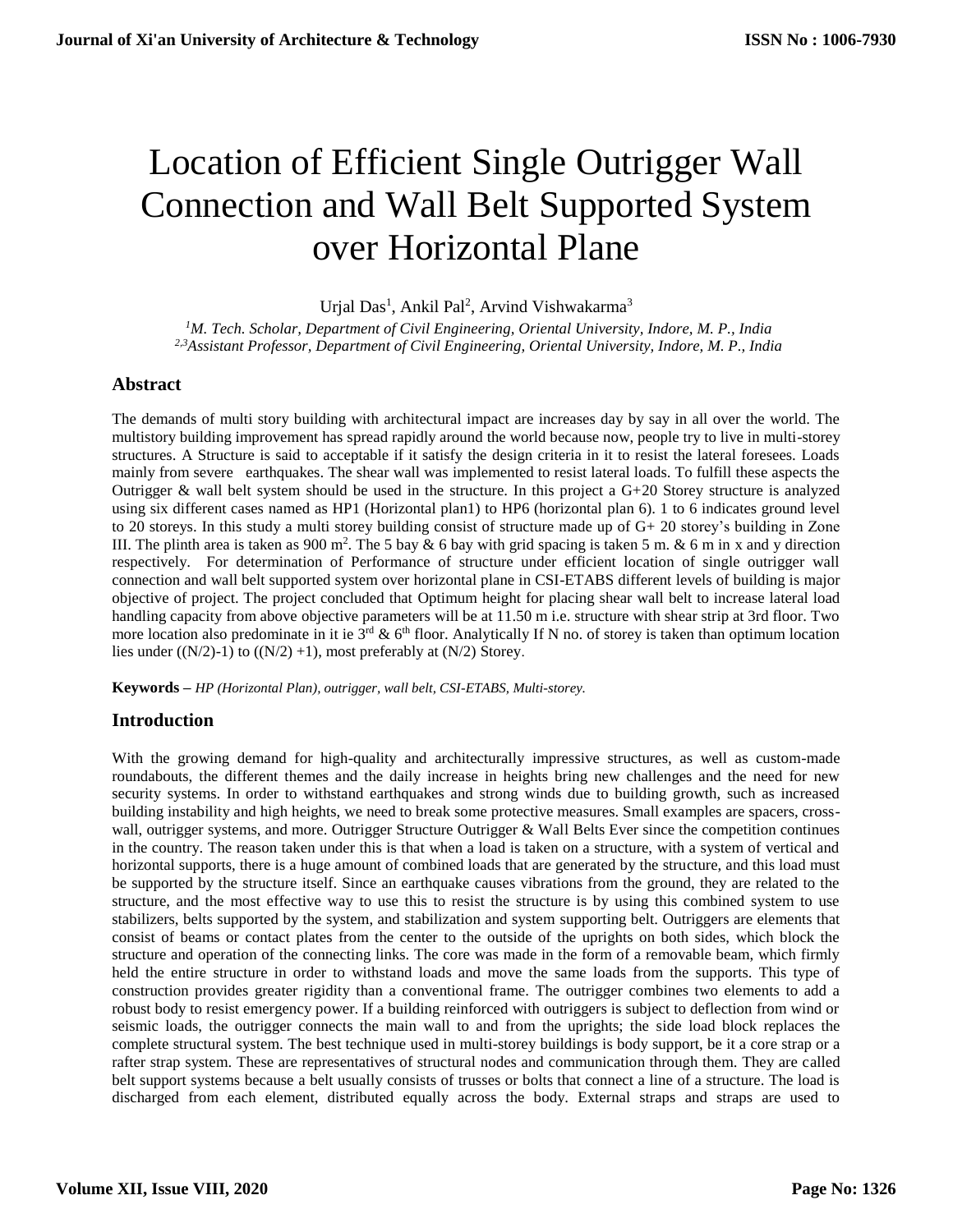accommodate the force of the wave and to maintain the stability of the structure. The rules are for the outer uprights to be centered on the crossbar with spacers and straps in one or more positions. The truss straps are attached to the outer column of the house, and from the outside they are attached to the main or center vertical wall. The reason is that this approach is associated with a decrease in the value that occurs in the noise structure compared to the traditional method.

# **Objectives of the project:**

This research is based on the Location of Efficient Single Outrigger Wall Connection and Wall Belt Supported System over Horizontal Plane. Under the study it is seems that the used of these type of concept in the structure increasing lateral load handling capacity. The following objectives are taken for this project areas follows:-

- To Study about Outrigger Wall Connection and Wall Belt Supported System.
- To Modeled a G+20 storey multistory Building in CSI- ETABS.
- To find different results parameters such as Maximum displacement, Base shear, axial force, bending moment & Stresses in required X Y and Z.
- To compare the HP1 (regular model) with HP2 to HP6 model (Outrigger and wall belt models).
- To find the optimum Location of Efficient Single Outrigger Wall Connection and Wall Belt Supported System under above objectives.

# **Modeling and Analysis:**

The Different case of horizontal plan with Outrigger and wall belt supported system are modeled by using fem based CSI- ETABS software. The notations of cases are as follows:

Case HP1 : Regular structure with no outriggers support

Case HP2 : Outrigger and wall belt system at B1

Case HP3 : Outrigger and wall belt system at C1

Case HP4 : Outrigger and wall belt system at D1

Case HP5 ; Outrigger and wall belt system at E1

Case HP6 : Outrigger and wall belt system at F1

*Abbravation used*:

HP x : Horizontal Plane on x –storey,

B1,C1,D1,E1,F1 : denotes the Outrigger and wall belt provide at 1,2,3,4,5 storey respectivily.



**Figure 1:** G+20 Storey with Plan, Cut Out View and 3D view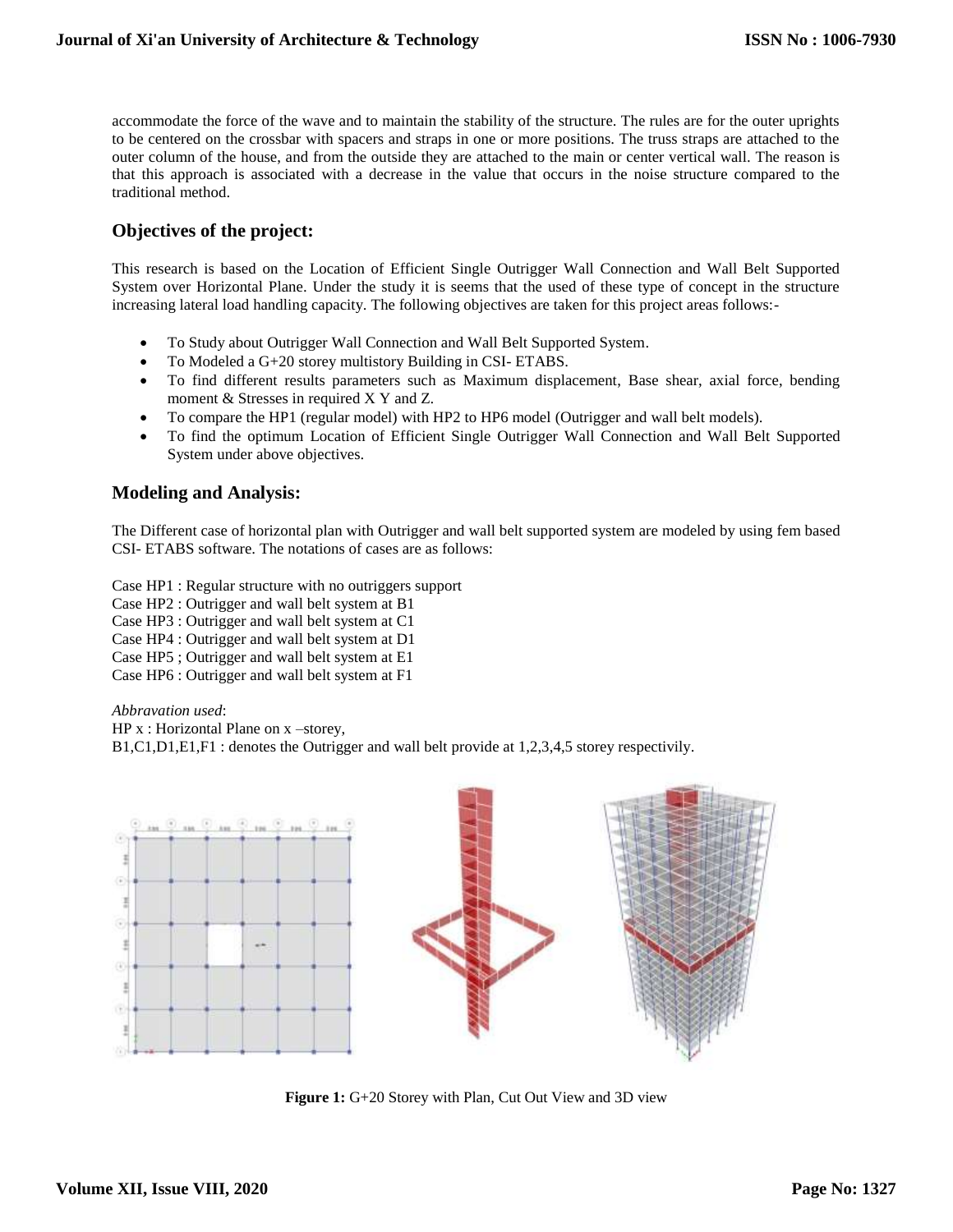#### **Structural Parameters used in G+ 20 storey:**

|                               | <b>Table 1: Structural Parameters</b> |                           |  |  |  |
|-------------------------------|---------------------------------------|---------------------------|--|--|--|
| S. No.<br><b>Element Name</b> |                                       | <b>Description</b>        |  |  |  |
|                               | <b>Building Types</b>                 | Residential               |  |  |  |
| $\overline{2}$                | No. of Storey                         | $G+20$                    |  |  |  |
| 3                             | Plinth Area                           | $900 \text{ m}^2$         |  |  |  |
| $\overline{4}$                | Floor Height                          | 4.5 GF $& 3.5$ each floor |  |  |  |
| 5                             | Dimensions of Beam                    | $0.55$ m. $x0.45$ m.      |  |  |  |
| 6                             | Dimensions of Column                  | $0.60$ m. x $0.55$ m.     |  |  |  |
| 7                             | <b>Slab Thickness</b>                 | $0.150$ m.                |  |  |  |
| 8                             | Shear wall                            | $0.155$ m.                |  |  |  |
| 10                            | Grade of Concrete                     | M25 & M30                 |  |  |  |
| 11                            | Steel Used                            | Fe 500                    |  |  |  |
| 12                            | Outrigger and wall belt supported at  | 1,2,3,4,5 Storey          |  |  |  |
| 13                            | Grid Spacing in X- Direction          | 5 m.                      |  |  |  |
| 14                            | Grid Spacing in Y- Direction          | 6 m.                      |  |  |  |
| 15                            | Time Period                           | 1.3474 Second             |  |  |  |
| 16                            | Analysis Software used                | CSI-Etabs                 |  |  |  |

Table 1 & Table 2 shows the basic parameters used in the analysis of building.

**Earthquake Parameters used in G+5 Storey:** 

| S. No. | <b>Parameters</b>      | <b>Description</b>              |
|--------|------------------------|---------------------------------|
|        | Earthquake Code        | IS 1893(Part 1):2016            |
|        | Earthquake Zone        |                                 |
| 3      | Response Factor (RF)   |                                 |
|        | Importance Factor(IF)  | 1.2                             |
|        | Soil Types             | Medium                          |
|        | Damping                | 0.05                            |
|        | <b>Structural Type</b> | <b>RCC</b> Framed Building      |
|        | Earthquake method      | <b>Response Spectrum Method</b> |

**Table 2:** Earthquake Parameters

## **Result & Discussions**

The Following results are to be obtained from the modeling and analysis of Multi storey building of G+20 Storey building using software approach. The results are as follows:

**Maximum Displacement**: It is defined as the maximum displacement or distance moved by a point on a vibrating body or wave measured from its equilibrium position. Table 3 Shows that max. value of displacement in G+20 Storey Building for different cases from HP1 to HP6.

| <b>Cases</b>    | <b>Maximum Displacement (mm)</b> |                        |  |
|-----------------|----------------------------------|------------------------|--|
|                 | <b>For X Direction</b>           | <b>For Z Direction</b> |  |
| <b>Case HP1</b> | 284.688                          | 269.734                |  |
| Case HP2        | 246.908                          | 211.959                |  |
| Case HP3        | 246.221                          | 195.675                |  |
| <b>Case HP4</b> | 247.135                          | 190.66                 |  |
| <b>Case HP5</b> | 246.61                           | 207.583                |  |
| <b>Case HP6</b> | 246.286                          | 212.696                |  |

**Table 3:** Maximum Displacement Results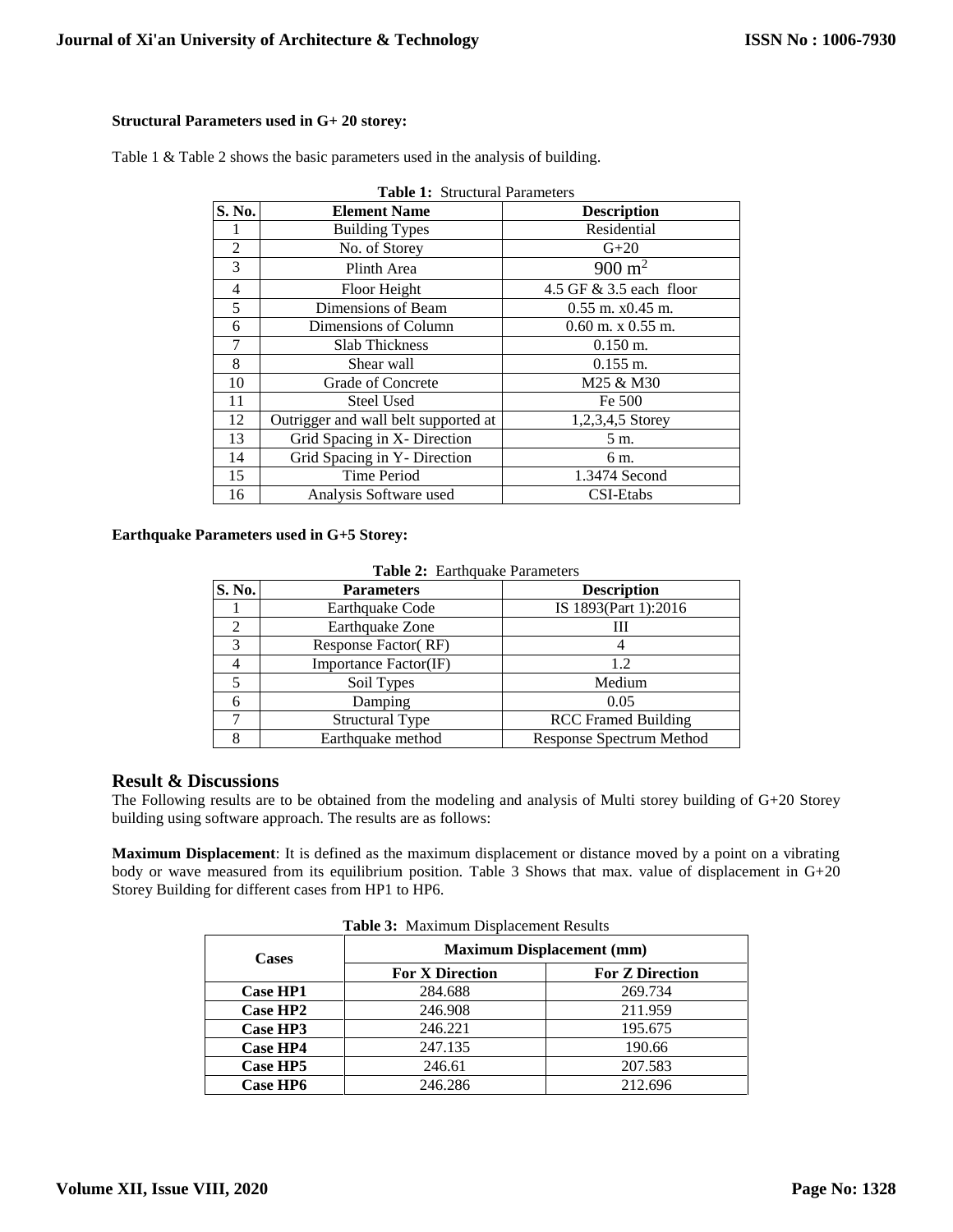

**Figure 2:** Bar chart of Max. Displacement under HP1 to HP6

As per the tabulated results and bar char representation the maximum value of storey displacement. On comparing The maximum value is obtained in the case of HP1 is  $284.688$  mm  $\&$  269.734 mm for both X  $\&$  Y direction respectively & minimum value of displacement is 246.221 mm &190.66 mm in the case of HP3 & HP4 for X & Y direction respectively. This show that the outrigger and wall belt system are efficient t in middle of the floor and do not needed for base side of the storey.

**Baser Shear***:* Base shear is an estimate of the maximum expected lateral force on the base of the structure due to seismic activity. Table 4 Shows that max. Value of Base shear in G+20 Storey Building for different cases from HP1 to HP6 in X& Z direction.

| <b>Cases</b>    | <b>Base Shear (KN)</b> |                    |  |
|-----------------|------------------------|--------------------|--|
|                 | X direction            | <b>Z</b> direction |  |
| <b>Case HP1</b> | 5321.9388              | 5321.9352          |  |
| <b>Case HP2</b> | 5389.3595              | 5389.356           |  |
| <b>Case HP3</b> | 5384.4732              | 5384.4728          |  |
| <b>Case HP4</b> | 5384.4729              | 5384.4747          |  |
| <b>Case HP5</b> | 5387.1615              | 5387.1619          |  |
| <b>Case HP6</b> | 5387.1612              | 5387.1582          |  |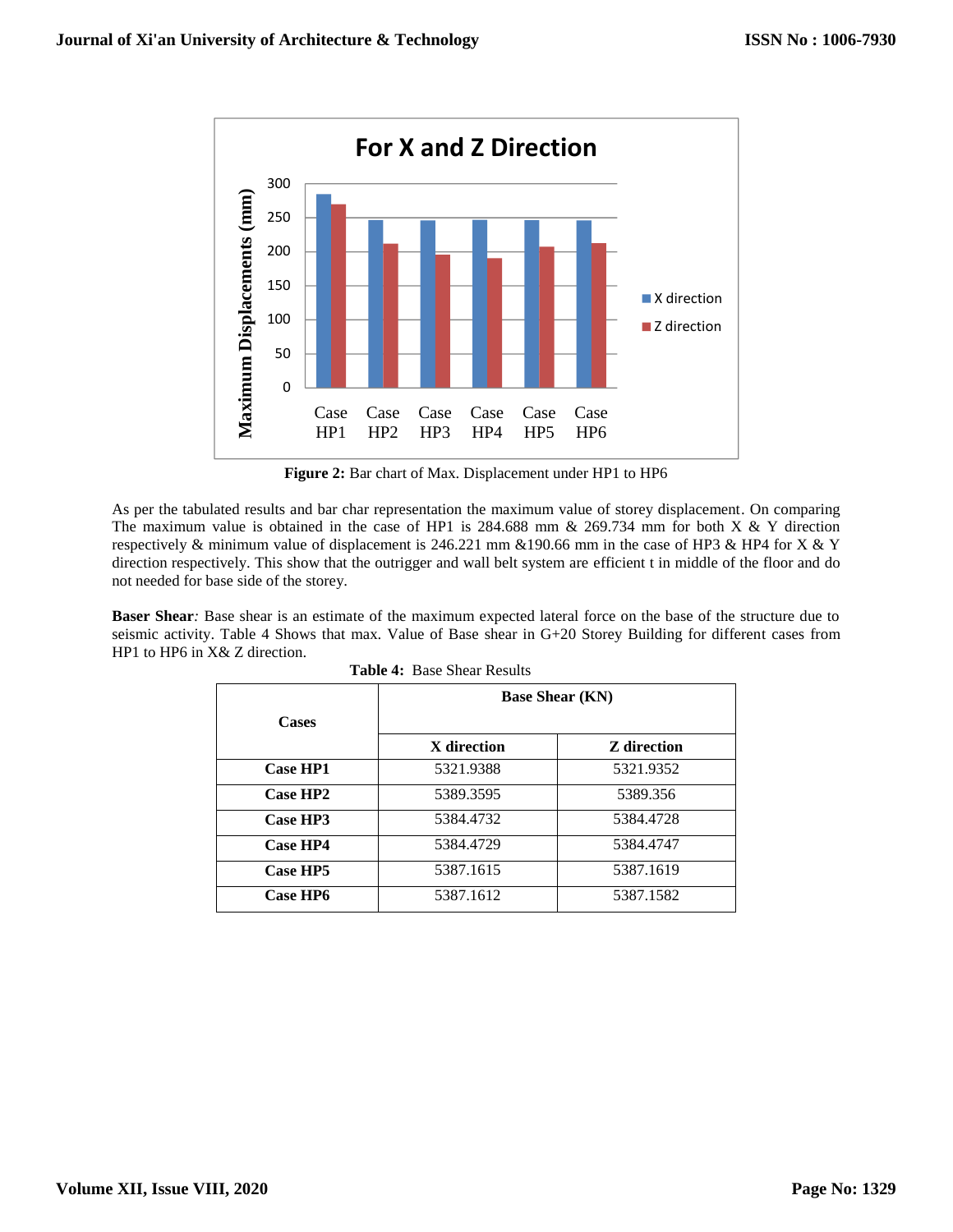

As per the tabulated (Table 4) results and bar char (figure 3) represented the maximum value of base shear for different cases. On comparing the maximum value is obtained in the case of HP2 is 5389.35 KN for both X & Y direction respectively & minimum value of base shear is 5321.93 KN in the case of HP1 both X & Y direction respectively. There is also showed that form HP2 to HP6 the nearest value is obtained except HP1. This show that the outrigger and wall belt system is efficient t in HP2 TO HP6.

**Maximum Axial Forces:** If the load on a column is applied through the center of gravity of its cross section, it is called an axial load. Axial force is the compression or tension force acting in a member. Table 5 Shows that max. value of Axial forces in G+20 Storey Building for different cases from HP1 to HP6.

| <b>Table 5:</b> Maximum Axial Forces Results |                    |  |  |
|----------------------------------------------|--------------------|--|--|
|                                              | Column             |  |  |
| <b>Cases</b>                                 | <b>Axial Force</b> |  |  |
|                                              | (KN)               |  |  |
| <b>Case HP1</b>                              | 7913.5328          |  |  |
| <b>Case HP2</b>                              | 7188.1145          |  |  |
| Case HP3                                     | 7122.2883          |  |  |
| <b>Case HP4</b>                              | 7077.9609          |  |  |
| <b>Case HP5</b>                              | 7158.6939          |  |  |
| <b>Case HP6</b>                              | 7220.0373          |  |  |



**Figure 4: Bar chart of Max. Axial Forces under HP1 to HP6**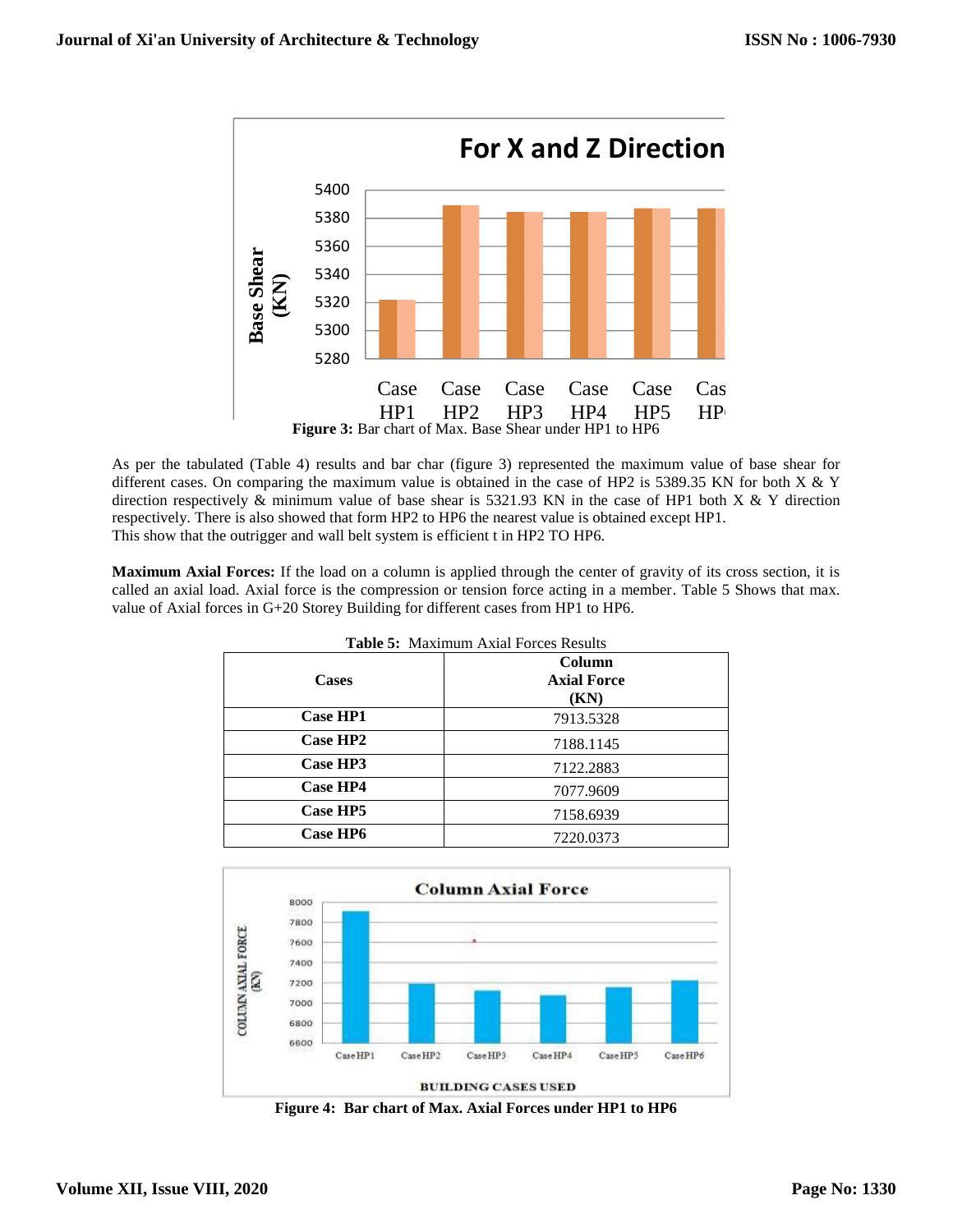As per the tabulated (Table 5) results and bar char (figure 4) represented the maximum value of axial forces for different cases of HP1 to HP6. On comparing the maximum value is obtained in the case of HP21 is 7913.5328 KN & minimum value of axial forces is 7077.9609 KN in the case of HP4. There is also showed that form HP4 is much efficient and also HP3, HP5 also resisting through.

**Maximum Shear Force in Column***:* Shearing forces are unaligned forces pushing one part of a body in one specific direction, and another part of the body in the opposite direction. When the forces are aligned into each other, they are called compression forces. Table 6 Shows that max. value of shear Forces Results in G+20 Storey Building for different cases from HP1 to HP6.

| <b>Cases</b>    |               | Column<br><b>Shear Force</b><br>(KN) |
|-----------------|---------------|--------------------------------------|
|                 | Shear along Y | Shear along Z                        |
| <b>Case HP1</b> | 137.4636      | 136.0902                             |
| <b>Case HP2</b> | 180.9536      | 196.1098                             |
| Case HP3        | 183.4581      | 188.5578                             |
| <b>Case HP4</b> | 181.9816      | 189.0116                             |
| Case HP5        | 181.3896      | 176.9272                             |
| Case HP6        | 180.4866      | 193.1373                             |

| <b>Table 6:</b> Maximum shear Forces in column Results |  |  |  |
|--------------------------------------------------------|--|--|--|
|                                                        |  |  |  |



minimum value of Shear force is 137.4636 KN & 136.0902 KN in the case of HP1 for both X & Y direction As per the tabulated (Table 6) results and bar char (figure 5) the maximum value of shear forces. On comparing The maximum value is obtained in the case of HP3 is 183.4581 KN & 196.109 KN for X & Z direction respectively & respectively.

**Maximum Bending Moment in Column:** A bending moment is the reaction induced in a structural element when an external force or moment is applied to the element causing the element to bend. The most common or simplest structural element subjected to bending moments is the beam. Table 7 Shows that max. value of bending moment Results in G+20 Storey Building for different cases from HP1 to HP6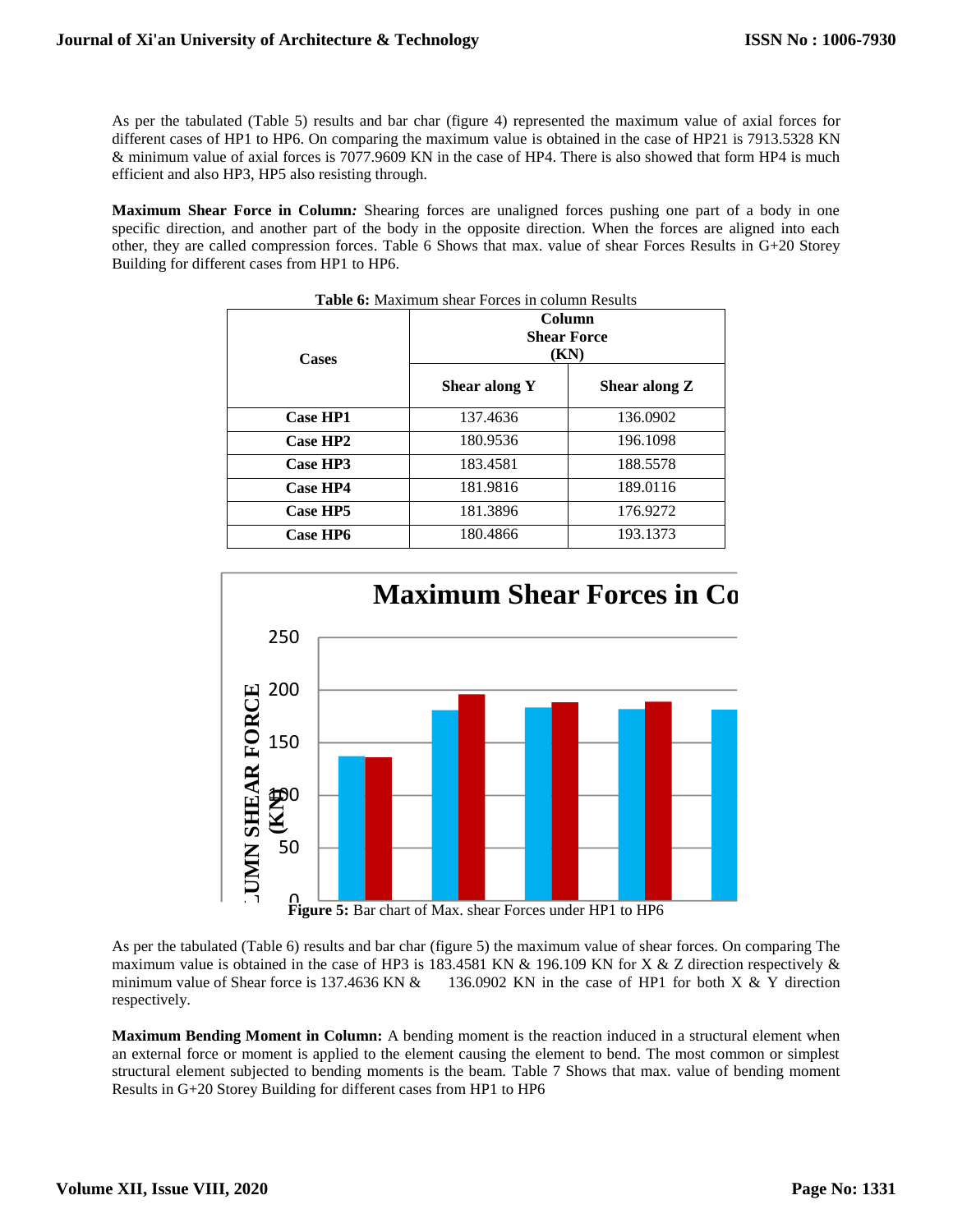|                 | <b>Column Bending Moment (KN.m)</b> |                |  |  |
|-----------------|-------------------------------------|----------------|--|--|
| <b>Cases</b>    | <b>Moment along Y</b>               | Moment along Z |  |  |
| <b>Case HP1</b> | 208.4792                            | 239.2556       |  |  |
| Case HP2        | 462.0692                            | 404.54         |  |  |
| Case HP3        | 434.764                             | 411.8289       |  |  |
| <b>Case HP4</b> | 436.8066                            | 409.866        |  |  |
| Case HP5        | 411.9202                            | 408.6063       |  |  |
| <b>Case HP6</b> | 447.5797                            | 403.877        |  |  |





respectively & minimum value of Shear force is 208.4792 KN.m & 239.2556 KN.m in the case of HP1 for both X & As per the tabulated (Table 7) results and bar char (figure 6) the maximum value of bending moment. On comparing the maximum value is obtained in the case of HP2 is 462.0692 KN.m & 411.8289 KN.m for Y & Z direction Y direction respectively. Base side exhibits lesser moments.

**Maximum Shear Force in Beam***:* Table 8 Shows that max. value of bending moment Results in G+20 Storey Building for different cases from HP1 to HP6.

|                 | <b>Table 0.</b> IMAMHUMII BHCal I OICC III DCAMI<br><b>Beam Shear Force (KN)</b> |               |  |  |
|-----------------|----------------------------------------------------------------------------------|---------------|--|--|
| <b>Cases</b>    | Shear along Y                                                                    | Shear along Z |  |  |
| <b>Case HP1</b> | 169.8228                                                                         | 1.7354        |  |  |
| Case HP2        | 153.5409                                                                         | 2.1935        |  |  |
| Case HP3        | 141.8859                                                                         | 1.8916        |  |  |
| <b>Case HP4</b> | 150.6706                                                                         | 1.8552        |  |  |
| Case HP5        | 152.5359                                                                         | 2.248         |  |  |
| <b>Case HP6</b> | 152.7412                                                                         | 1.7263        |  |  |

|  |  | <b>Table 8:</b> Maximum Shear Force in Beam |  |  |  |  |
|--|--|---------------------------------------------|--|--|--|--|
|--|--|---------------------------------------------|--|--|--|--|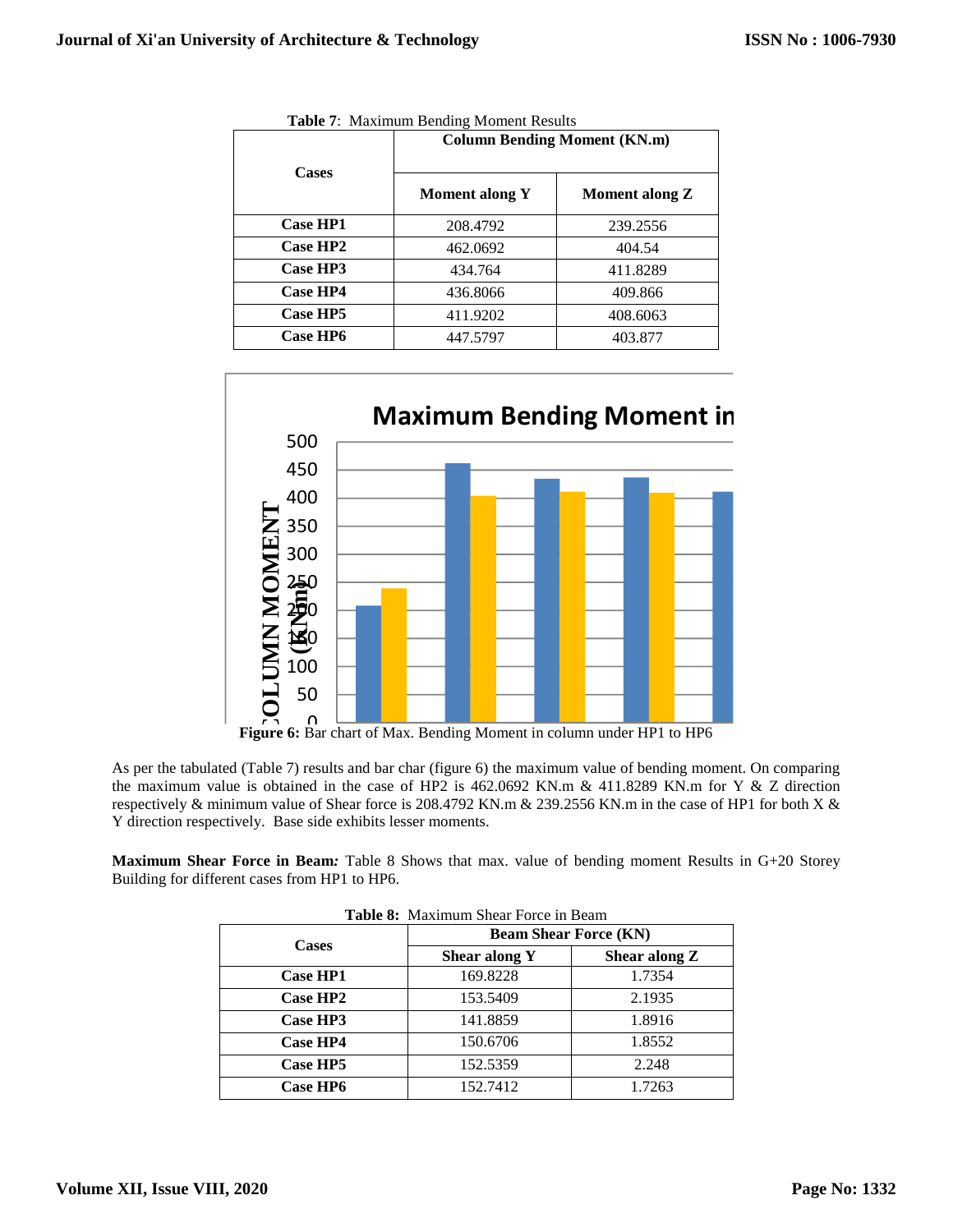

# **Maximum Bending Moment in Beam:**

| Table 9: Maximum Bending Moment in beam |                       |                                               |  |  |
|-----------------------------------------|-----------------------|-----------------------------------------------|--|--|
| <b>Cases</b>                            |                       | <b>Beam</b><br><b>Bending Moment</b><br>(KNm) |  |  |
|                                         | <b>Moment along Y</b> | Moment along Z                                |  |  |
| <b>Case HP1</b>                         | 3.8294                | 312.7863                                      |  |  |
| Case HP2                                | 5.0307                | 275.1726                                      |  |  |
| Case HP3                                | 4.6556                | 250.9902                                      |  |  |
| <b>Case HP4</b>                         | 4.5916                | 268.8208                                      |  |  |
| <b>Case HP5</b>                         | 5.2171                | 273.0119                                      |  |  |
| Case HP6                                | 3.8102                | 273.4766                                      |  |  |



art of Max. Dending Moniem in beam under HP4 to HP6 **Figure 8:** Bar chart of Max. Bending Moment in beam under HP1 to HP6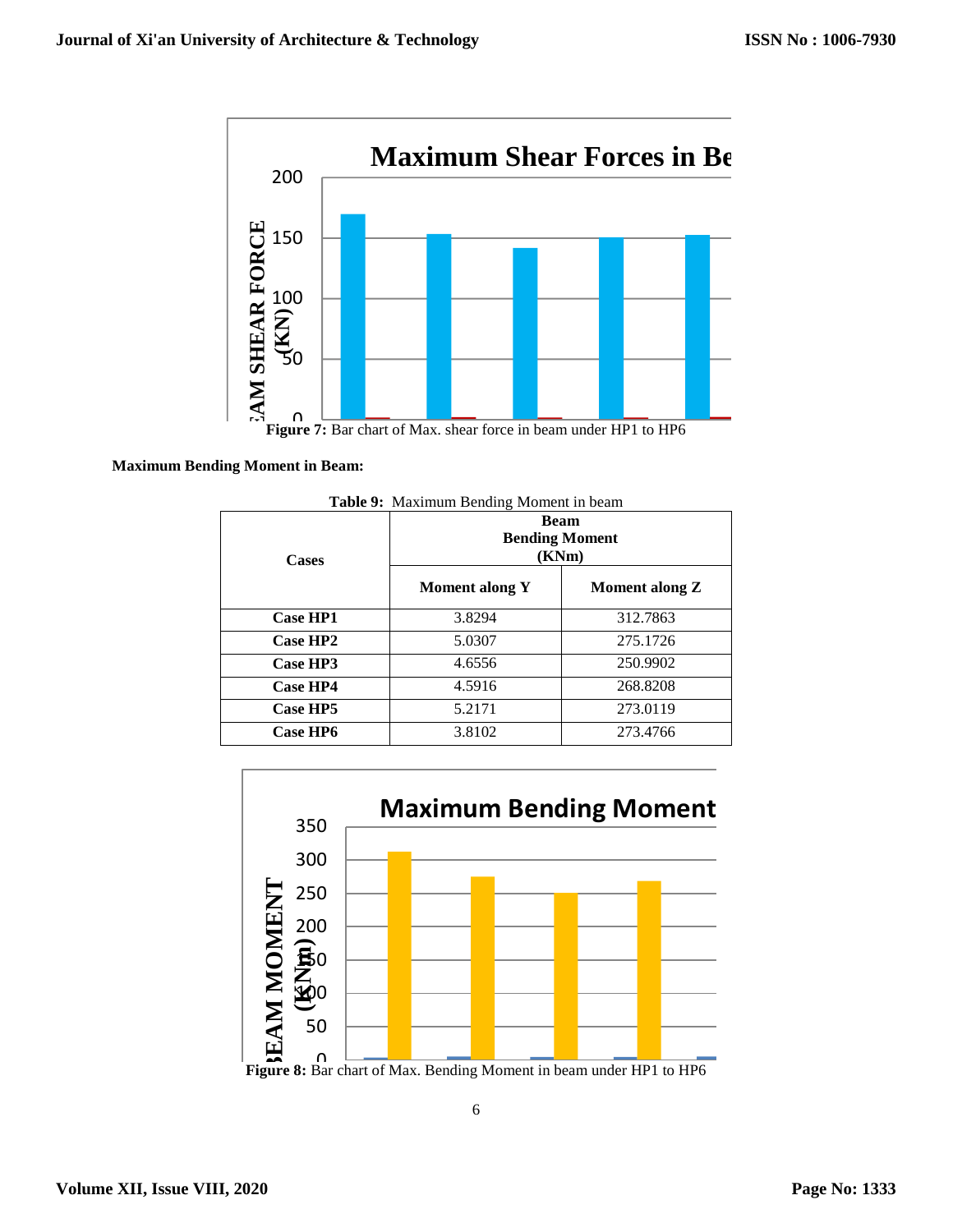**Maximum Stresses developed:** Stress is a physical quantity that expresses the internal forces that neighboring particles of a continuous material exert on each other. In this project three types stresses are to be analyzed i.e principal stresses, Von Mises Stresses,Shearing Stresses with their maximum magnitude

| Table 10: Maximum Stresses developed  |                                                           |                                                                       |                                                               |
|---------------------------------------|-----------------------------------------------------------|-----------------------------------------------------------------------|---------------------------------------------------------------|
| Maximum Stresses developed (N/sq. mm) |                                                           |                                                                       |                                                               |
| <b>Beam Stability</b><br>Case         | <b>Maximum</b><br><b>Principal Stresses</b><br>(N/sq. mm) | <b>Maximum Von</b><br><b>Mises Stresses</b><br>$(N\text{/}sq.$ mm $)$ | <b>Maximum</b><br><b>Shearing Stresses</b><br>$(N/sq.$ mm $)$ |
| <b>Case HP1</b>                       | 19.21                                                     | 24.33                                                                 | 7.13                                                          |
| Case HP2                              | 18.13                                                     | 22.97                                                                 | 7.17                                                          |
| Case HP3                              | 17.94                                                     | 23.41                                                                 | 11.52                                                         |
| <b>Case HP4</b>                       | 18.11                                                     | 23.49                                                                 | 11.49                                                         |
| Case HP5                              | 18.13                                                     | 22.97                                                                 | 7.29                                                          |
| <b>Case HP6</b>                       | 18.15                                                     | 22.96                                                                 | 7.16                                                          |



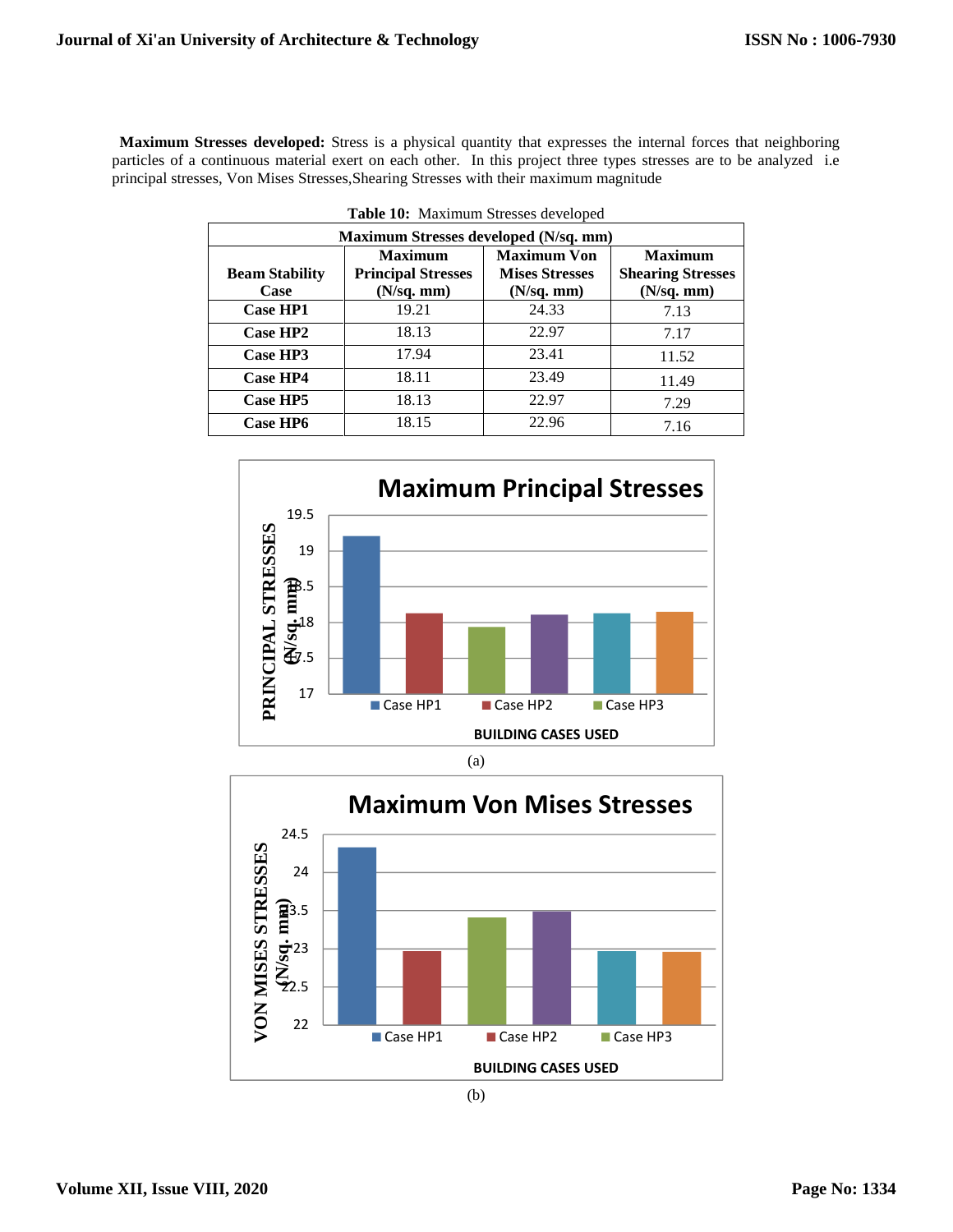

**Figure 9:** Bar chart of Max. Stresses developed- Principal Stresses (a) Von Mises Stresses (b) & Shearing Stresses (c) under HP1 to HP6

# **Conclusions**

The following conclusions are obtained based the different results obtained of model HP1 to model HP6. The Response spectrum approach is adopted in this. The entire conclusion are valid only and only for this project. The conclusions are as follows:

- 1. The decrement is observed in different parameters & resisting capacity is increases when the outrigger and wall belt is provided.
- 2. The decrement in the maximum displacement value is 13.27%, 13.51%, 13.19%, 13.38%, 13.49% & 32.31 % in HP2 to HP6 with respect to HP1(regular structure) is observed in X-direction. Similarly 21.41%, 27.45%, 29.31%, 23.04%, 21.14% decrement is observed in HP2 to HP6 with respect to HP1(regular structure) is observed in Z-direction.
- 3. There is an average value obtained of base shear i.e. 5375.76 KN. The little bit variation is lies in between 1 to 1.3% in base shear value in both X & Z direction. Least value in HP1 & maximum value is in HP2, Other are obtained similar value in it.
- 4. The outrigger and wall belt system obtained the lesser value of column axial forces. There is decrement of 9.16%, 9.99%, 9.99%, 10.55%, 9.53%, 8.76% is observed in HP2 to HP6 respectively with reference to HP1 model.
- 5. The increment in the column shear force value is 31.63%, 33.45%, 32.38%, 31.955, 31.29% in HP2 to HP6 respectively with reference to HP1 model in Y direction. Similarly 44.10% , 38.55%, 38.88%, 30.00%, 41.91% increment obtained in HP2 to HP6 respectively with reference to HP1 model in Z direction.
- 6. The value of column bending moment is increases 2.21, 2.08, 2.09, 1.97, 2.14 times in HP2 to HP6 respectively with reference to HP1 model in Y direction. 1.69, 1.72, 1.71, 1.70, 1.68 times increment is observed in Z direction.
- 7. There is decrement of 9.58%,16.45%, 11.27%,10.17%,10.05% observed in shear force value in beam in HP2 to HP6 respectively with reference to HP1 model in Y direction. In Z direction the value decreases 26.39%, 9.00%, 6.90%, 29.53% in HP2 to HP5 respectively with reference to HP1 model and slight increment of 0.52% in HP6.
- 8. There is increment in bending moment value in beam is observed which is 31.37, 21.57, 19.90, 36.23, 0.50% with respect to HP1 in HP2 to HP6 respectively. The decrement is observed Z direction which is 12.02%, 19.75%, 14.05%, 12.71%, 12.56% in HP2 to HP6 respectively with reference to HP1 case.
- 9. Maximum magnitude of stresses is observed in the Von Mises Stresse, than principal stresses, Shearing Stresses under the respective order of decrement. Slight variation is observed in different model in particular stresses only shear stresses varation is seen mor due to outrigger and wall belt system.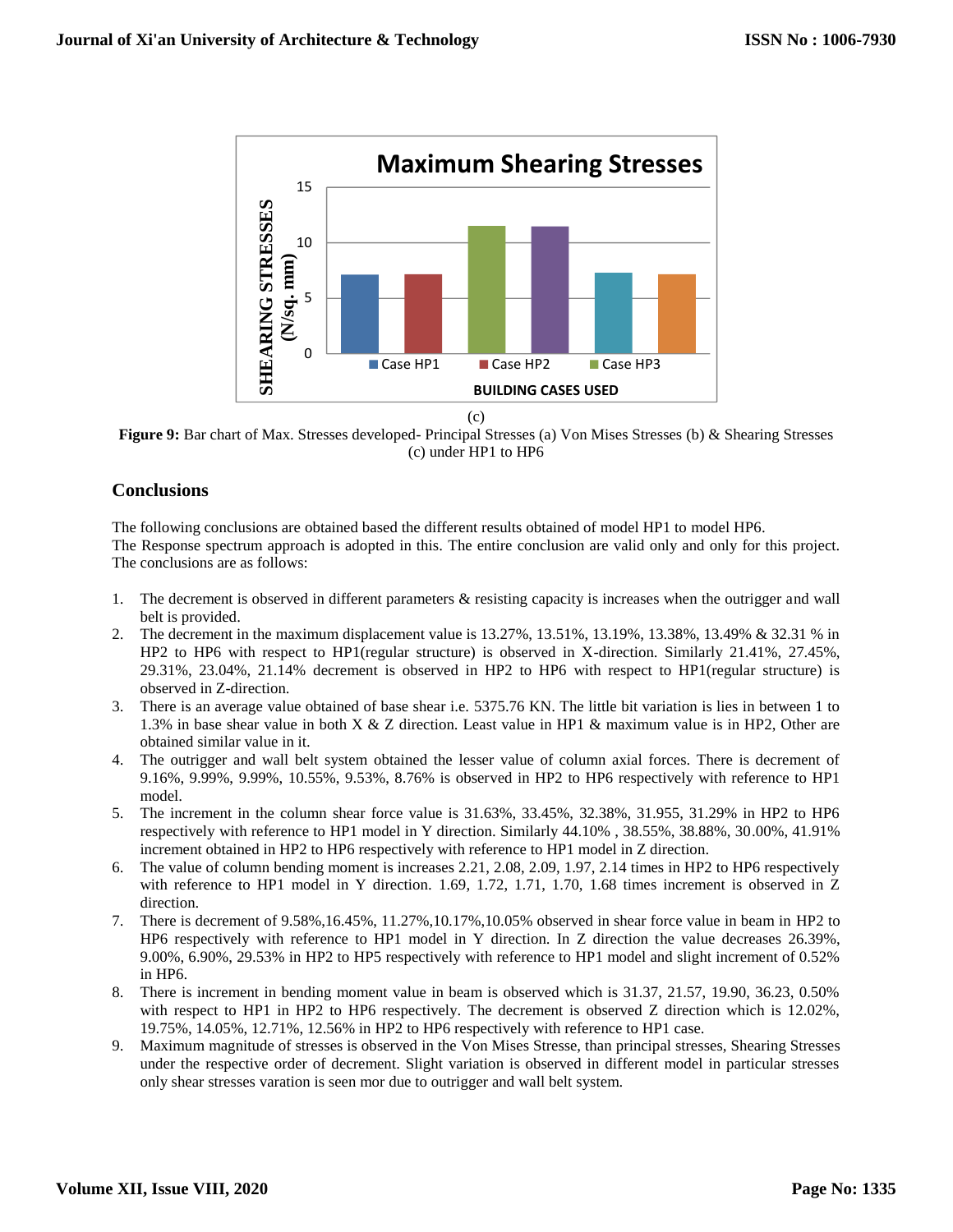- 10. All three types stresses i.e principal stresses, Von Mises Stresses,Shearing Stresses with their maximum magnitude are lies under permissible limit as per IS 456-2000 codal provision.
- 11. Optimum height for placing shear wall belt to increase lateral load handling capacity from above objective parameters will be at 11.50 m i.e. structure with shear strip at 3rd floor. Two more location also predominate in it ie  $2<sup>nd</sup> \& 4<sup>th</sup>$  floor.
- 12. The Concept also observed that If N no. of storey is taken Than optimum location is lies under( $(N/2)$ -1) to  $((N/2)+1)$ , most preferably at  $(N/2)$  Storey.

# **REFERENCES**

- 1. Patel N. & Jamle S. (Aug.-2019) "Use of Shear Wall Belt at Optimum Height to Increase Lateral Load Handling Capacity in Multi-story Building: A Review" *International Journal of Advanced Engineering Research and Science (IJAERS),* Vol-6, Issue-4,Apr-2019,ISSN:2349-6495(P),2456-1908(O),pp310-314[. https://dx.doi.org/10.22161/ijaers.6.4.36,](https://dx.doi.org/10.22161/ijaers.6.4.36)
- 2. Jajoriya M., Vishwakarma A & et. al (2020) Seismic Analysis of Pile Group with Different Variations in Dimensions and Parameters, Vol 9 No 01 (2020): *CSVTU Research Journal, pp 42-48.* DOI: [10.30732/RJET.20200901006](https://www.researchgate.net/deref/http%3A%2F%2Fdx.doi.org%2F10.30732%2FRJET.20200901006?_sg%5B0%5D=qGjvq-dMp2cGWTY0OtLyrfboyhcTERFPwkaITPgm0_7ESSg7F6wxyyRymjarnrnAIp9b89oeyYZr4v-syiEeKmn_Hw.RwS-0Zs7tI5SLaBVk2agLR8z8obpvwQwaZ8qqxo3AcE_nKHPuwc-oZISi1tq_PaGUzO1C3WYrPGis-5B6g88Lw)
- 3. Vishwakarma A.(2020) Optimum Use Dismantle Concrete As A Recycled Aggregate In Concrete" International Journal of Engineering Applied Sciences and Technology, Vol. 4, Issue 12, ISSN No. 2455-2143, may 2020.pp 159-162, DOI: 10.33564/IJEAST.2020.v04i12.022
- 4. Vishwakarma A. (2020) Optimum Use of Fly Ash (FA) and Glass Powder (GP) as a Partial Replacement for Cement in Concrete, Page No. : 1182-1186, http://doi.org/10.22214/ijraset.2020.4192
- 5. "Assessment of Human Comfort Criteria of Tall Building Under Dynamic wind Loading", *International Journal of Innovative Technology and Exploring Engineering (IJITEE)* ISSN: 2321-9653; UGC Grade A, Scopus Index Journal, Impact Factor:5.54(2018), Volume-9 Issue-2, Retrieval Number:B6688129219/2019, pp 2265-2273, DOI:10.35940/ijitee.B6688.129219
- 6. Jajoriya M., Vishwakarma A & et. al (2020), Arvind Vishwakarma "Assessment on Different Arrangement of Grouping of Piles by Response Spectrum Method" *Journal of Xi'an University of Architecture & Technology* Volume XII, Issue V, 2020 ISSN No : 1006-7930, pp 469-480. [https://doi.org/10.37896/JXAT12.05/1446,](https://doi.org/10.37896/JXAT12.05/1446)
- 7. Sunil Rathore, Ankit Pal, Arvind Vishwakarma (2020)Accumulative Stability Increment of Multi Storied Building Rested Over Soft, Medium and Hard Soil: A Review*, International Journal of Advanced Engineering Research and Science (IJAERS)*, Vol-7, Issue-7, Jul- 2020, ISSN: 2349-6495(P), pp 442-448, 2456-1908(O) https://dx.doi.org/10.22161/ijaers.77.50
- 8. Soni P., Tamrakar P.L. & et. al. (Feb.-2016) "Structural Analysis of Multi-story Building of Different shear Walls Location and Heights" *International Journal of Engineering Trends and Technology (IJETT)* ,Volume 32, Number 1- ISSN: 2231-5381, pp 50-57.
- 9. Jajoriya M., Vishwakarma A & et. al. (2020) "A Review: Earthquake Analysis of Pile Group with Different Variations in Dimensions & Parameters" *International Journal for Research in Applied Science & Engineering Technology (IJRASET)* ISSN: 2321-9653; IC Value: 45.98; SJ Impact Factor: 7.429 Volume 8 Issue V , pp 2639-2642, <http://doi.org/10.22214/ijraset.2020.5440>
- 10. Dangi A. & Jamle S. (Sept.- 2018) "Determination of Seismic parameters of R.C.C. Building Using Shear Core Outrigger, Wall Belt and Truss Belt Systems" *International Journal of Advanced Engineering Research and Science (IJAERS),*Vol-5, Issue-9, Sept- 2018,ISSN:2349-6495(P),2456-1908(O),PP-305-309.<https://dx.doi.org/10.22161/ijaers.5.9.36>
- 11. Alhaddad W., Halabi Y., & et.al. (Feb.-2020) "Outrigger and Belt-Truss System Design for High-Rise Buildings: A Comprehensive Review Part II—Guideline for Optimum Topology and Size Design" *Hindawi Advances in Civil Engineering,* Volume 2020, Article ID 2589735, pp 1-30,<https://doi.org/10.1155/2020/2589735->
- 12. Ddd Fawzia S. , Nasir A. & et. al. (2011)Study of the Effectiveness of Outrigger System for High-Rise Composite Buildings for Cyclonic Region, *World Academy of Science, Engineering and Technology 60* , pp 937-943
- 13. Bayati Z,, M. Mahdikhani & et.al.(Oct.-2008) "Optimized Use Of Multi-Outriggers System To Stiffen Tall Buildings" *The 14th World Conference on Earthquake Engineering* Beijing, China , pp- 12-17, 2008,
- 14. Alhaddad W., Halabi Y. & et. al.(2020) "Outrigger and Belt-Truss System Design for High-Rise Buildings: A Comprehensive Review" Part II—Guideline for Optimum Topology and Size Design, *Hindawi Advances in Civil Engineering*,Volumev,Article-ID-2589735,pp-1-30,<https://doi.org/10.1155/2020/2589735>
- 15. Mathew M., (June-2017) Optimum Position of Outrigger with Belt Wall *International Journal of Innovative Research in Science, Engineering and Technology*, Vol. 6, Issue 6, June 2017, ISSN(Online) : 2319-8753, ISSN (Print) : 2347-6710, pp 10376-10372, DOI:10.15680/IJIRSET.2017.0606033